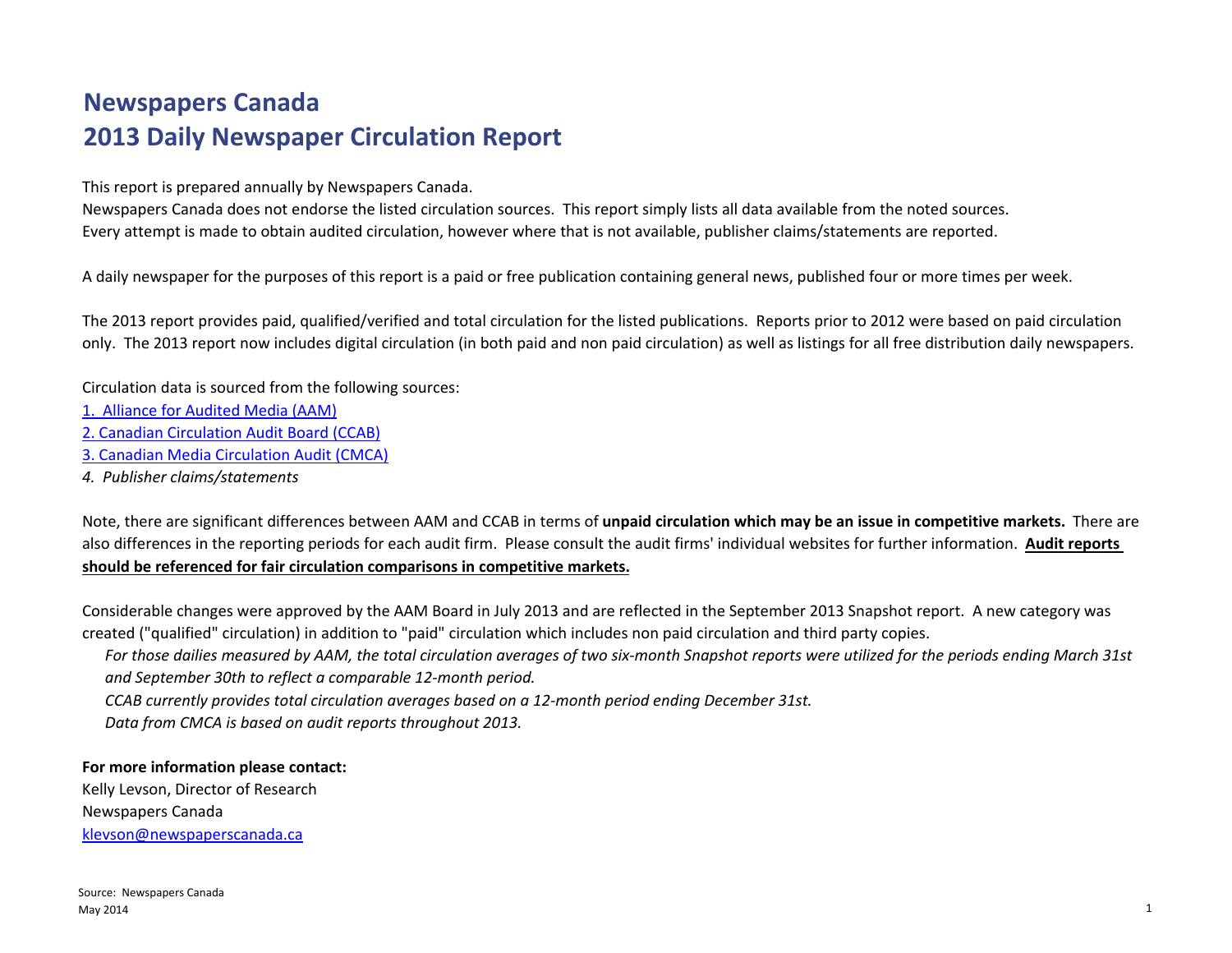# **2013 Daily Newspaper Industry Highlights**

## **Digital Access and Paywall/Metered Access Implementation**

The number of newspapers with paywalls or metered access grew dramatically in 2013. In 2012 there were 20 papers with paywalls/metered access and by the end of 2013 that number increased to 33.

**Postmedia** extended its paid digital subscription model to all its newspapers across Canada on May 14, 2013. Postmedia first began charging for online news content in 2011. Postmedia's print subscribers receive digital access to the print newspaper's website, tablet app and smartphone app, as part of their All Access subscription. Non‐print subscribers can choose from <sup>a</sup> number of subscription options including the All Access bundle, the Digital Access bundle or the ePaper. Casual users continue to enjoy free access to its digital content. Canadian users are able to access 10 free articles and International users are able to access five free articles every 30 days.

**The Guardian** in PEI also launched <sup>a</sup> new digital subscription plan in May 2013. The new metered pay model allows visitors to view up to eight articles, videos or photos on the site per month before being asked to become digital subscribers. Print subscribers receive unlimited access to all site content while the All Access Pass digital-only subscriptions are offered at 99 cents per month for the first month and are renewed at a rate of \$8.50 per month.

**The Chronicle Herald** in Halifax announced plans for an online subscription model in August 2013. Digital subscriptions provide unlimited access to all of The Chronicle Herald's premium news content on desktop, <sup>e</sup>‐paper, iPhone/iPad app and other mobile device browsers. This new model allows The Chronicle Herald to deliver more coverage across multiple devices. Print subscribers continue to have 24‐7 access to all digital products including TheChronicleHerald.ca, <sup>e</sup>‐paper, Business Insider and mobile apps while non‐subscribers are offered digital only subscription plans based on their location.

On August 13, 2013 the **Toronto Star** introduced their new subscription model for online content. Visitors to the Star's website are able to access 10 free articles every 30 days before being asked to purchase <sup>a</sup> Digital Access subscription package. Digital‐only subscriptions are offered at 99 cents for the first month and then \$9.99 each subsequent month. Digital access includes full access to thestar.com website: all of the articles, columnists, investigative reports, features, profiles, news, sports, blogs, slide shows and multimedia features. Digital Access is accessible on any device –computer, tablet or smartphone. Also included is the daily "Replica Edition": <sup>a</sup> feature packed electronic version of the printed paper. Home Delivery subscribers can add Digital Access to their subscription for only \$4.99 per month.

**La Presse** launched their daily digital edition on April 18, 2013 branded LaPresse+. This digital tablet edition is available free of charge, in contrast to the paywall/metered access model.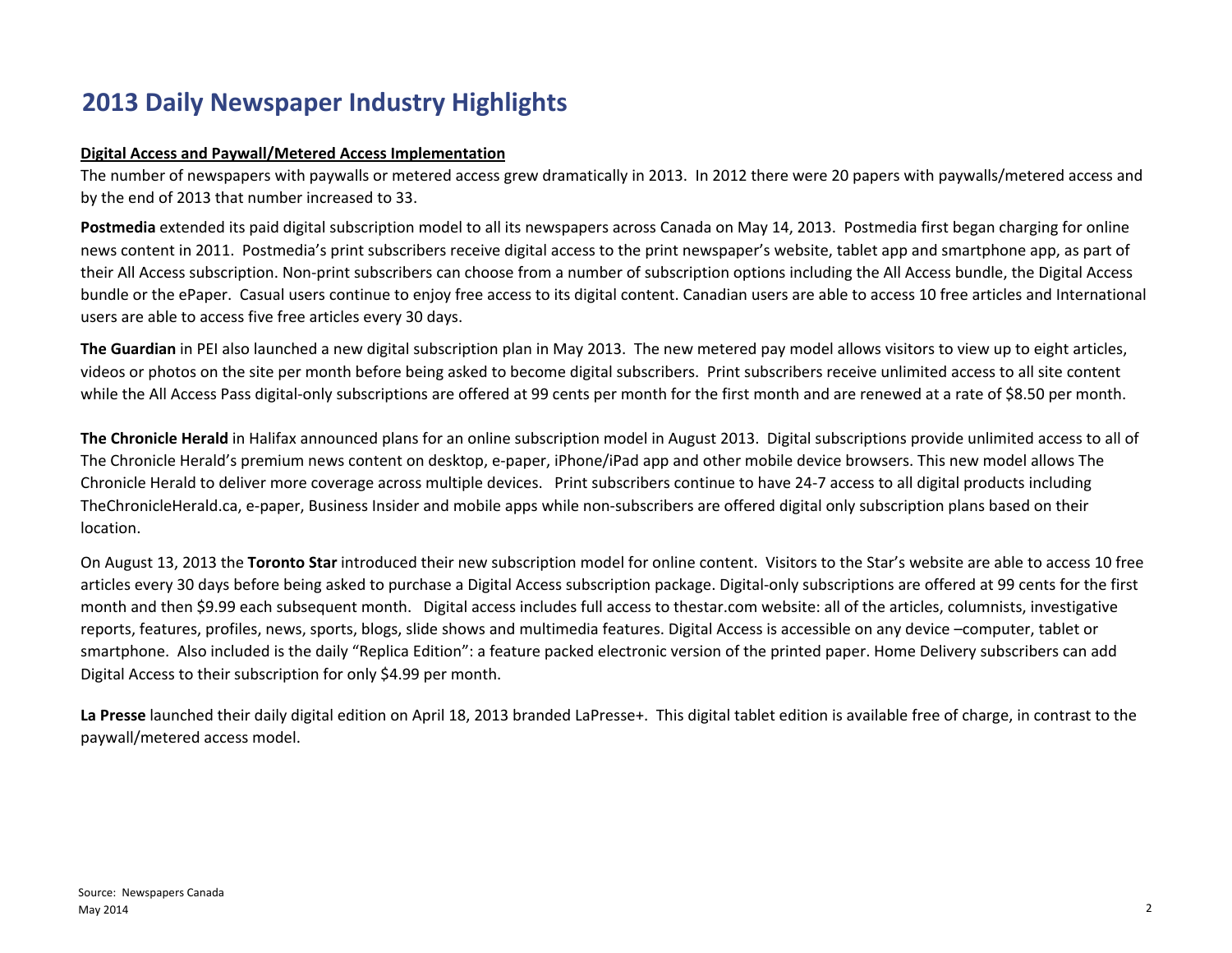### **Augmented Reality**

**Glacier Media** announced an enterprise‐wide augmented reality initiative with Layar in the first quarter of 2013. Glacier Media teamed up with Layar to introduce augmented reality (AR) technology throughout all of its properties in Lower Mainland, British Columbia. Glacier publications now feature extensive use of AR in both editorial and advertising content. The Layar app, which can be downloaded on iOS or Android devices, operates as image recognition software by invisibly tagging images, logos and icons with codes to allow the augmented reality components to appear instantly on <sup>a</sup> reader's smartphone or tablet when scanning the AR content.

The **Winnipeg Free Press** introduced augmented reality technology in September 2013. The Free Press partnered with British technology company Blippar to enhance its printed newspaper with new augmented reality (AR) features. Readers can download the free Blippar app on their smartphone or tablet device and use the app to scan AR‐enhanced print content to reveal hidden digital materials such as videos, photo slideshows and embedded answers in puzzles. The first edition of the paper with this interactive technology was launched on September 4.

The **Toronto Star** partnered with Nissan Canada to produce <sup>a</sup> special edition print newspaper on September 19, 2013 that was enhanced with Augmented Reality. Readers download the free Layar app on any smartphone or tablet device and scanned pages of the paper to unlock interactive features within the editorial and advertising content. The Star's digitally‐enhanced print product gave readers the opportunity to watch videos, listen to audio stories and view animated cartoons on their mobile device, allowing them to experience the newspaper in an entirely new way.

### **General Industry Updates**

In April 2013, The **Chronicle Herald** launched an expanded weekend edition, and discontinued the Sunday edition. The larger weekend paper is delivered on Saturdays and the publication continues to update content on its website and mobile apps seven days <sup>a</sup> week.

The **Amherst Daily News** (NS) moved to <sup>a</sup> weekly publishing schedule. The 120‐year‐old daily paper re‐launched on August 2 as the Amherst News. The paper also revamped its online presence, providing increased local news and events coverage through its website www.cumberlandnewsnow.com.

On November 18, **the Calgary Herald** launched <sup>a</sup> new compact format and redesign including colour on every page. The paper has moved to <sup>a</sup> slimmer and shorter size and now includes colour on every page. A number of editorial changes were also implemented including <sup>a</sup> prioritization of local news, enhanced Food coverage and the merging of the Entertainment and Real Life sections into one Arts & Life section.

The **Alliance of Audited Media (AAM)** introduced <sup>a</sup> number of rule and reporting changes for Canadian newspapers. The audit program revised its reporting and qualification requirements for newspapers in order to simplify reporting, reduce internal record keeping for publishers and lower costs. The audit program also introduced an updated report format with <sup>a</sup> new "qualified" category for non‐paid and third‐party copies. The changes came into effect with the reporting period that ran through September 2013.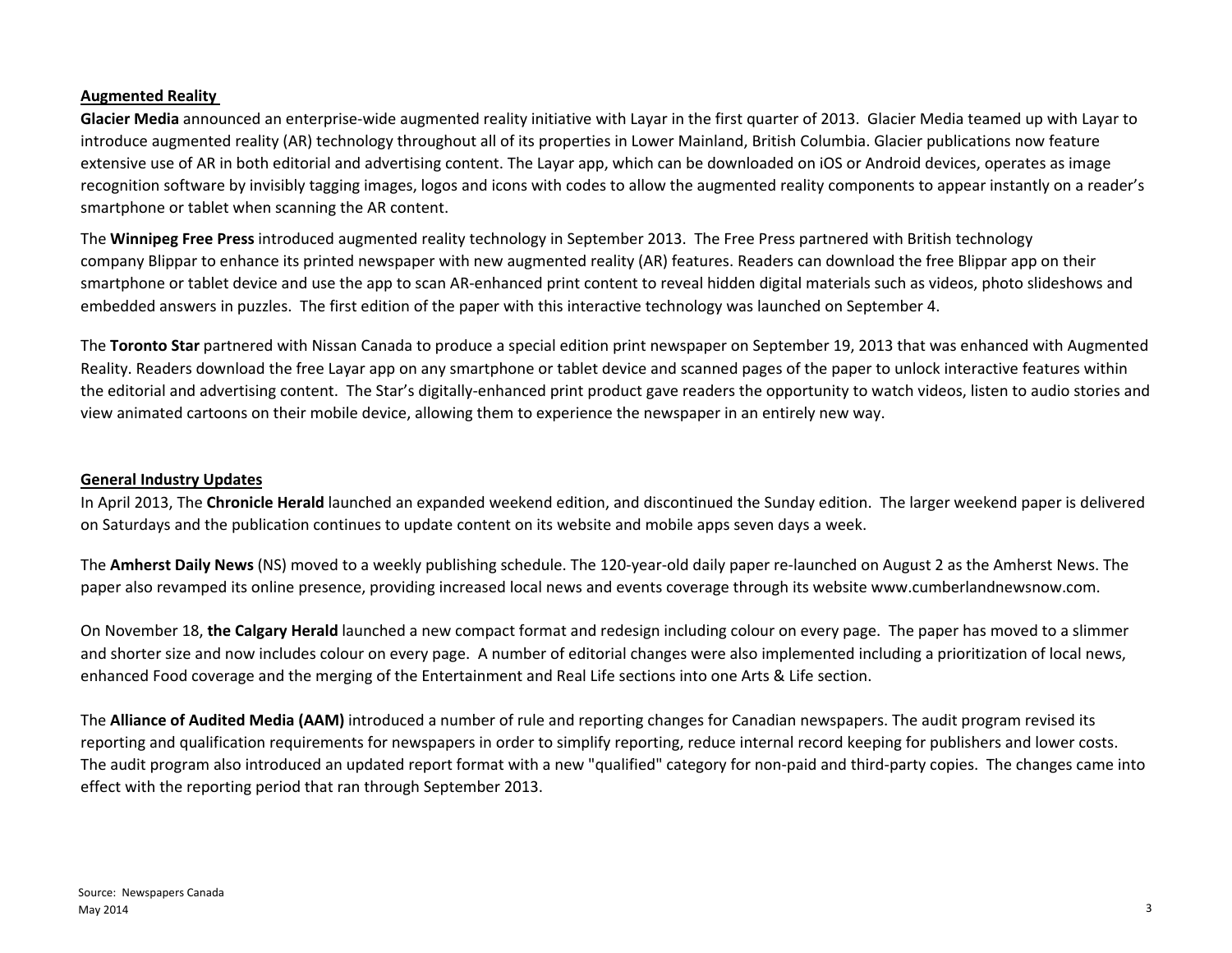# **Newspapers Canada Annual Circulation Report 2013**

| AAM Snapshot Average March-September 2013/CMCA/CCAB 12 months ending December 2013 |                        |                            |               |              |                       |                 |                         |         |              |                                      |        |                 |                        |         |           |                                  |        |                                        |                             |                                      |
|------------------------------------------------------------------------------------|------------------------|----------------------------|---------------|--------------|-----------------------|-----------------|-------------------------|---------|--------------|--------------------------------------|--------|-----------------|------------------------|---------|-----------|----------------------------------|--------|----------------------------------------|-----------------------------|--------------------------------------|
|                                                                                    |                        |                            |               |              |                       |                 | <b>Paid Circulation</b> |         |              | <b>Non Paid Circulation</b>          |        |                 | <b>Total Circulati</b> |         |           | <b>Digital Circulation'</b>      |        |                                        |                             |                                      |
|                                                                                    |                        |                            |               |              |                       |                 |                         |         |              | (Qualified/Sponsored/Free/Controlled |        |                 | (Print/Digital)        |         |           | (already included in Total Circ) |        |                                        |                             |                                      |
| Newspaper                                                                          | Prov                   | Market                     | Paid/F<br>ree | Freq         | Audit<br><b>Basis</b> | Avg Wkday       | Sat                     | Sun     | Avg Wkday    | Sat                                  | Sun    | Avg Wkday       | Sat                    | Sun     | Avg Wkday | Sat                              | Sun    | <b>Weekly Total</b><br>(Print/Digital) | Daily Avg.<br>Print/Digital | <b>Total Weekly</b><br>Digital ONLY* |
| Calgary Herald                                                                     | AB                     | algary                     | Paid          |              | AAM                   | 90,024          | 88,519                  |         | 28,702       | 26.225                               |        | 118,726         | 114.744                |         | 47,267    | 44.750                           |        | 708.371                                | 118,062                     | 281,085                              |
| The Calgary Sun                                                                    | AB                     | Calgary                    | Paid          | 1-Su         | <b>CCAB</b>           | 27,576          | 31,086                  | 42,711  | 31,976       | 30,602                               | 29,722 | 59,552          | 61,688                 | 72,433  | 34,174    | 18,959                           | 20,443 | 431,881                                | 61,697                      | 210,272                              |
| Metro Calgary                                                                      | AB                     | algary                     | Free          | 1-F          | <b>CCAB</b>           |                 |                         |         | 65,457       |                                      |        | 65,457          | $\sim$                 |         |           |                                  |        | 327,285                                | 65,457                      |                                      |
| The Edmonton Journal                                                               | AB                     | dmonton                    | Paid          | 1-Sa         | <b>AAM</b>            | 76,128          | 82,947                  |         | 20,196       | 18,761                               |        | 96,324          | 101,708                |         | 28,515    | 27,298                           |        | 583,328                                | 97,221                      | 169,873                              |
| The Edmonton Sun                                                                   | AB                     | dmonton                    | Paid          | -St          | <b>CCAB</b>           | 32,809          | 34,103                  | 48,618  | 8,537        | 6,488                                | 7,385  | 41,346          | 40,591                 | 56,003  | 4,376     |                                  |        | 303,324                                | 43,332                      | 21,880                               |
| <b>Metro Edmonton</b>                                                              | <b>AR</b>              | dmonton                    | Free          | $M-F$        | <b>CCAB</b>           |                 |                         |         | 61,418       |                                      |        | 61,418          | $\sim$                 |         |           |                                  |        | 307,090                                | 61,418                      | $\sim$                               |
| Fort McMurray Today                                                                | AB                     | ort McMurray               | Paid          | 1-F          | <b>AAM</b>            | 2,101           | $\sim$                  | $\sim$  | 14           | $\sim$                               | $\sim$ | 2,114           | $\sim$                 |         |           |                                  |        | 10,570                                 | 2,114                       | $\sim$                               |
| Daily Herald-Tribune                                                               | AB                     | <b>Srande Prairie</b>      | Paid          |              | <b>AAM</b>            | 4.344           |                         |         | 25           |                                      |        | 4,369           |                        |         |           |                                  |        | 21.843                                 | 4,369                       |                                      |
| ethbridge Herald.                                                                  | AB                     | .ethbridge                 | Paid          | 1-Su         | <b>AAM</b>            | 12,825          | 12,647                  | 11,411  | 5,083        | 2,663                                | 1,024  | 17,907          | 15,310                 | 12,434  | 224       | 236                              | 237    | 117,279                                | 16,754                      | 1,593                                |
| <b>Medicine Hat News</b>                                                           | AB                     | <b>Aedicine Hat</b>        | Paid          | -Sa          | <b>AAM</b>            | 9,994           | 9.994                   |         | 795          | 795                                  | ×.     | 10,789          | 10,789                 |         | 156       | 156                              |        | 64,731                                 | 10,789                      | 933                                  |
| <b>Red Deer Advocate</b>                                                           | AB                     | <b>led Deer</b>            | Paid          | 1-Si         | <b>AAM</b>            | 11,136          | 11,280                  |         | 953          | 772                                  |        | 12,088          | 12,052                 |         | 56        | 56                               |        | 72,492                                 | 12.082                      | 336                                  |
| Cranbrook Daily Townsman^^                                                         | <b>BC</b>              | ranbrook                   | Paid          | 4-F          | <b>CMCA</b>           | 2,352           | $\sim$                  | $\sim$  | $\sim$       | $\sim$                               | 11,735 | 2,352           | $\sim$                 | 11,735  |           |                                  |        | 23,495                                 | 4,699                       | $\sim$                               |
| Daily News (Dawson Creek)                                                          | <b>BC</b>              | <b>Jawson Creek</b>        | Paid          |              | <b>CMCA</b>           | 1,470           |                         |         |              |                                      |        | 1,470           |                        |         |           |                                  |        | 7,350                                  | 1,470                       | ä,                                   |
| Alaska Highway News                                                                | <b>BC</b>              | ort St. John               | Paid          | $M-F$        | <b>CMCA</b>           | 2,143           |                         |         |              |                                      |        | 2,143           | $\sim$                 |         |           |                                  |        | 10,715                                 | 2,143                       | $\sim$                               |
| The Kamloops Daily News                                                            | BC                     | amloops                    | Paid          | 1-Sa         | <b>CMCA</b>           | 9,235           | 9,235                   |         | 17,950       | 17,950                               | ÷.     | 27,185          | 27,185                 |         | 83        | 83                               |        | 163,110                                | 27,185                      | 498                                  |
| The Courier (Kelowna)                                                              | <b>BC</b>              | elowna                     | Paid          | $A-SI$       | <b>AAM</b>            | 9,682           | 9,895                   | 9,583   | 1,894        | 1,761                                | 1,756  | 11,576          | 11,656                 | 11,339  | 99        | 98                               | 98     | 80,872                                 | 11,553                      | 691                                  |
| The Daily Bulletin (Kimberley)                                                     | <b>BC</b>              | <b>imberley</b>            | Paid          | $A-F$        | <b>CMCA</b>           | 1,132           | $\sim$                  |         | $\sim$       | $\sim$                               | $\sim$ | 1,132           |                        |         |           |                                  |        | 5,660                                  | 1,132                       | $\sim$                               |
| Nanaimo Daily News ^^                                                              | BC                     | Vanaimo                    | Paid          | 1-Sa         | <b>AAM</b>            | 4,660           | 4.684                   |         | 2,893        | 2,893                                |        | 7,553           | 7,577                  | 29,892  |           |                                  |        | 75,233                                 | 15,047                      | ÷.                                   |
| Nanaimo News Bulletin Daily                                                        | <b>BC</b>              | <b>Nanaimo</b>             | Free          | .F           | <b>PS</b>             |                 |                         |         | 4.300        |                                      |        | 4,300           | $\sim$                 |         |           |                                  |        | 17,200                                 | 4,300                       | a.                                   |
| <b>Penticton Herald</b>                                                            | <b>BC</b>              | Penticton                  | Paid          | 1-Su         | <b>AAM</b>            | 5,612           | 5.505                   | 5,137   | 511          | 506                                  | 480    | 6.123           | 6,011                  | 5,617   | 79        | 78                               | 75     | 42.240                                 | 6.034                       | 548                                  |
| Alberni Valley Times                                                               | <b>BC</b>              | ort Alberni                | Paid          | Л-F          | <b>AAM</b>            | 3.088           |                         |         | 1,705        |                                      |        | 4,793           |                        |         |           |                                  |        | 23.965                                 | 4.793                       |                                      |
| Prince George Citizen^^                                                            | <b>BC</b>              | <b>Trince George</b>       | Paid          | l-S          | <b>AAM</b>            | 9,665           | 10.026                  |         | 82           | 82                                   | 14,230 | 9,706           | 10,067                 | 14,230  | 152       | 155                              |        | 72.828                                 | 14,566                      | 913                                  |
| <b>The Trail Times</b>                                                             | <b>BC</b>              | rail                       | Paid          |              | <b>CMCA</b>           | 2,851           |                         |         | 11           |                                      |        | 2,862           |                        |         |           |                                  |        | 11,448                                 | 2,862                       |                                      |
| The Province                                                                       | <b>BC</b>              | Vancouver                  | Paid          | u-F          | <b>AAM</b>            | 98,553          |                         | 113,875 | 39,742       |                                      | 34,836 | 138,295         | $\sim$                 | 148,710 | 49,368    |                                  | 46,174 | 840,185                                | 140,031                     | 293,014                              |
| The Vancouver Sun                                                                  | <b>BC</b>              | <b>/ancouver</b>           | Paid          | $1-S\bar{c}$ | <b>AAM</b>            | 120,635         | 142,524                 |         | 37,483       | 37,598                               |        | 158,118         | 180,122                |         | 57,907    | 54,219                           |        | 970,710                                | 161,785                     | 343,754                              |
| 4 Hours Vancouver                                                                  | BC                     | ancouver                   | Free          | A-F          | <b>CCAB</b>           |                 |                         |         | 133,103      |                                      |        | 133,103         | $\sim$                 |         |           |                                  |        | 665,515                                | 133,103                     |                                      |
| <b>Metro Vancouver</b>                                                             | BC                     | ancouver                   | Free          | M-F          | <b>CCAB</b>           |                 |                         |         | 130,377      |                                      |        | 130,377         |                        |         |           |                                  |        | 651,885                                | 130,377                     | $\sim$                               |
| <b>Epoch Times (Vancouver)</b>                                                     | BC                     | <b>/ancouver</b>           | Free          | 1-Su         | PS                    |                 |                         |         | 6,000        | 6,000                                | 6,000  | 6,000           | 6,000                  |         |           |                                  |        | 36,000                                 | 5,143                       |                                      |
| The Morning Star Daily                                                             | <b>BC</b>              | Vernon                     | Free          |              | <b>PS</b>             |                 |                         |         | 3,200        |                                      |        | 3,200           | $\sim$                 |         |           |                                  |        | 12,800                                 | 3,200                       |                                      |
| <b>Times Colonist</b>                                                              | <b>BC</b>              | /ictoria                   | Paid          | -Su          | <b>AAM</b>            | 49.343          | 49.636                  | 49.276  | 3.467        | 2.307                                | 2.304  | 52.810          | 51,943                 | 51.580  | 2.082     | 1.285                            | 1.259  | 314.761                                | 52,460                      | 10,872                               |
| Peace Arch News Daily                                                              | BC                     | <b>Nhite Rock</b>          | Free          | -F           | PS                    |                 |                         |         | 3,700        |                                      |        | 3,700           |                        |         |           |                                  |        | 14,800                                 | 3,700                       |                                      |
| <b>Brandon Sun</b>                                                                 | <b>MB</b>              | randon                     | Paid          | ⁄l-Sเ        | <b>AAM</b>            | 10,596          | 12,172                  |         | 1,206        | 936                                  |        | 11,801          | 13,108                 |         | 275       | 276                              |        | 72,113                                 | 10,302                      | 1,648                                |
| <b>Winnipeg Free Press</b>                                                         | <b>MB</b>              | <b>Ninnipeg</b>            | Paid          | 1-Sa         | <b>AAM</b>            | 93,678          | 124,755                 |         | 14,905       | 19,523                               |        | 108,583         | 144,278                |         | 26,444    | 30,758                           |        | 687,191                                | 114,532                     | 162,978                              |
| <b>Winnipeg Sun</b>                                                                | <b>MB</b>              | Winnipeg                   | Paid          | $1-SU$       | <b>CCAB</b>           | 17,918          | 18,844                  | 20,342  | 40,169       | 31,747                               | 29,788 | 58,087          | 50,591                 | 50,130  | 25,485    | 29,147                           | 28,086 | 391,156                                | 55,879                      | 184,658                              |
| Metro Winnipeg                                                                     | <b>MB</b>              | Winnipeg                   | Free          | 1-F          | <b>CCAB</b>           |                 |                         |         | 41,583       |                                      |        | 41,583          |                        |         |           |                                  |        | 207,915                                | 41,583                      | $\sim$                               |
| 'Acadie Nouvelle                                                                   | <b>NB</b>              | araquet                    | Paid          | 1-Sa         | <b>PS</b>             | 18,102          | 18,102                  |         |              |                                      |        | 18,102          | 18,102                 |         |           |                                  |        | 108,612                                | 18,102                      | $\sim$                               |
| The Daily Gleaner                                                                  | <b>NB</b>              | rederictor                 | Paid          | 1-Sa         | <b>AAM</b>            | 15,886          | 16,460                  |         | 689          | 557                                  |        | 16,575          | 17,017                 |         |           |                                  |        | 99,892                                 | 16,649                      | $\sim$                               |
| <b>Fimes-Transcript</b>                                                            | <b>NB</b><br><b>NB</b> | Moncton                    | Paid          | 1-Sa         | <b>AAM</b><br>AAM     | 27,479          | 29,506                  |         | 1,938        | 1,764                                |        | 29,417          | 31,270                 |         |           |                                  |        | 178,355                                | 29,726                      | ÷.<br>÷.                             |
| <b>VB Telegraph Journal</b>                                                        | <b>NL</b>              | Saint John                 | Paid<br>Paid  | 1-Sa<br>1-Sa | <b>CCAB</b>           | 24,267          | 26,144                  |         | 2,565<br>384 | 2,461<br>103                         |        | 26,832<br>5.399 | 28,605<br>5.868        |         | 72        | 74                               |        | 162,765<br>32.863                      | 27,128<br>5.477             | 434                                  |
| The Western Star<br>The Telegram                                                   | <b>NL</b>              | Corner Brook<br>it. John's | Paid          | 1-Sı         | <b>CCAB</b>           | 5,015<br>16,903 | 5,765<br>28,709         |         | 10,810       | 7,954                                |        | 27,713          | 36,663                 |         | 8,495     | 8,065                            |        | 175,228                                | 25,033                      | 50,540                               |
| The Chronicle-Herald                                                               | <b>NS</b>              | lalifax                    | Paid          | 1-S          | <b>AAM</b>            | 89,140          | 93,368                  |         | 7,189        | 2,372                                |        | 96,329          | 95,740                 |         | 14,001    | 9,850                            |        | 577,382                                | 82,483                      | 79,855                               |
| Metro Halifax                                                                      | <b>NS</b>              | <b>lalifax</b>             | Free          |              | <b>CCAB</b>           |                 |                         |         | 44,332       |                                      |        | 44,332          | na.                    |         |           |                                  |        | 221,660                                | 44,332                      |                                      |
| The News (New Glasgow)                                                             | <b>NS</b>              | <b>Jew Glasgow</b>         | Paid          | $A-Si$       | <b>CMCA</b>           | 4,617           | 4,617                   |         | 1,139        | 1,139                                |        | 5,756           | 5,756                  | $\sim$  |           |                                  |        | 34,536                                 | 5,756                       | ÷.                                   |
| Cape Breton Post                                                                   | <b>NS</b>              | ydney                      | Paid          | I-S          | <b>CCAB</b>           | 17,890          | 18,617                  |         | 2,241        | 309                                  |        | 20,131          | 18,926                 | $\sim$  | 344       | 344                              |        | 119,581                                | 19,930                      | 2,064                                |
| The Daily News (Truro)                                                             | <b>NS</b>              | <b>ruro</b>                | Paid          | 1-Sa         | <b>CMCA</b>           | 4,978           | 4,978                   |         |              |                                      |        | 4,978           | 4,978                  |         |           |                                  |        | 29,868                                 | 4,978                       |                                      |
| The Barrie Examiner^^                                                              | ON                     | arrie                      | Paid          | 1-Sa         | <b>CCAB</b>           | 6,553           | 5,974                   |         | $\sim$       |                                      | 44,729 | 6,553           | 5,974                  | 44,729  |           |                                  |        | 83,466                                 | 13,911                      | $\sim$                               |
| The Intelligencer                                                                  | ON                     | <b>Selleville</b>          | Paid          | 1-Sa         | <b>CCAB</b>           | 7,631           | 7,824                   |         | 320          | 311                                  |        | 7,951           | 8,135                  |         | 394       | 415                              |        | 47,890                                 | 7,982                       | 2,385                                |
| <b>The Expositor</b>                                                               | ON                     | <b>Irantford</b>           | Paid          | 1-Sa         | <b>CCAB</b>           | 13,677          | 14,222                  |         | 8,391        | 578                                  |        | 22,068          | 14,800                 | - 1     | 499       | 505                              |        | 125,140                                | 20,857                      | 3,000                                |
| <b>Brockville Recorder and Times</b>                                               | ON                     | rockville                  | Paid          | Sа           | <b>CMCA</b>           | 9,615           | 9,615                   |         |              |                                      |        | 9,615           | 9,615                  | $\sim$  |           |                                  |        | 48,075                                 | 9,615                       |                                      |
| he Chatham Daily News                                                              | ON                     | hatham                     | Paid          | l-S          | <b>CCAB</b>           | 6,109           | 6.190                   |         | 159          | 150                                  |        | 6,268           | 6,340                  |         | 244       | 267                              |        | 37.680                                 | 6.280                       | 1,487                                |
| NorthumberlandToday^^                                                              | ON                     | obourg/Port Hope           | Paid          | M-F          | <b>CMCA</b>           | 3,314           | ×.                      |         |              |                                      | 17,711 | 3,314           | $\sim$                 | 17,711  | 24        |                                  |        | 34,281                                 | 6,856                       | 120                                  |
| Standard-Freeholder                                                                | ON                     | cornwal.                   | Paid          | 1-Sa         | <b>CCAB</b>           | 8,474           | 8,674                   |         | 4,942        | 1,646                                |        | 13,416          | 10,320                 |         | 347       | 441                              |        | 77,400                                 | 12,900                      | 2,176                                |
| Fort Frances Daily Bulletin                                                        | ON                     | ort Frances                | Paid          | $M-F$        | <b>PS</b>             | 2,574           | $\sim$                  |         |              |                                      |        | 2,574           | na.                    |         |           |                                  |        | 12.871                                 | 2.574                       |                                      |
| <b>Guelph Mercury</b>                                                              | ON                     | iuelph                     | Paid          | $1-Si$       | <b>CCAB</b>           | 10,059          | 10,735                  |         | 2,377        | 1,579                                |        | 12,436          | 12,314                 |         | 1,529     | 1,031                            |        | 74,494                                 | 12.416                      | 8,676                                |
| <b>The Spectator</b>                                                               | ON                     | amilton                    | Paid          | $1-S\bar{c}$ | <b>CCAB</b>           | 77,014          | 82,912                  |         | 24,447       | 21,297                               |        | 101,461         | 104,209                |         | 17,895    | 17,391                           |        | 611,514                                | 101,919                     | 106,866                              |
| <b>Daily Miner and News</b>                                                        | ON                     | enora)                     | Paid          | -F           | <b>PS</b>             | 2,660           |                         |         |              |                                      |        | 2,660           |                        |         |           |                                  |        | 10,640                                 | 2,660                       | - 1                                  |
| The Kingston Whig-Standard                                                         | ON                     | nastor                     | Paid          | l-Sa         | <b>CCAB</b>           | 16.880          | 19.041                  |         | 1.832        | 1.595                                |        | 18.712          | 20.636                 |         | 1.626     | 937                              |        | 114.196                                | 19.033                      | 9,067                                |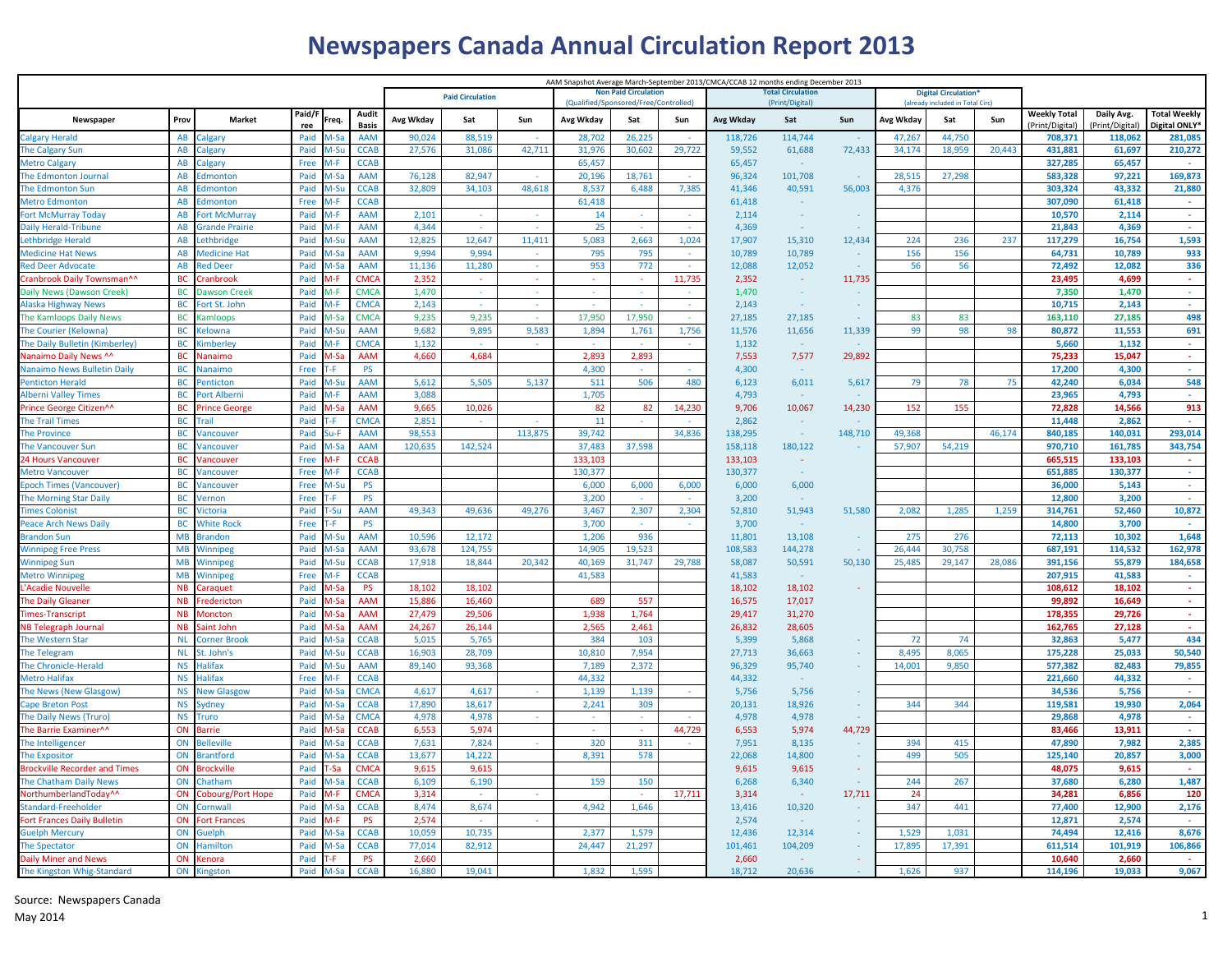# **Newspapers Canada Annual Circulation Report 2013**

|                                            |             |                                    |              |               |                          |                  | <b>Paid Circulation</b> |           |                 | <b>Non Paid Circulation</b>           |         | AAM Snapshot Average March-September 2013/CMCA/CCAB 12 months ending December 2013 | <b>Total Circulation</b> |           | <b>Digital Circulation'</b> |                                  |         |                     |                   |                     |
|--------------------------------------------|-------------|------------------------------------|--------------|---------------|--------------------------|------------------|-------------------------|-----------|-----------------|---------------------------------------|---------|------------------------------------------------------------------------------------|--------------------------|-----------|-----------------------------|----------------------------------|---------|---------------------|-------------------|---------------------|
|                                            |             |                                    | Paid/F       |               | Audit                    |                  |                         |           |                 | (Qualified/Sponsored/Free/Controlled) |         |                                                                                    | (Print/Digital)          |           |                             | (already included in Total Circ) |         | <b>Weekly Total</b> | Daily Avg.        | <b>Total Weekly</b> |
| Newspaper                                  | Prov        | Market                             | ree          | req.          | <b>Basis</b>             | Avg Wkday        | Sat                     | Sun       | Avg Wkday       | Sat                                   | Sun     | Avg Wkday                                                                          | Sat                      | Sun       | Avg Wkday                   | Sat                              | Sun     | (Print/Digital)     | (Print/Digital)   | Digital ONLY*       |
| The London Free Press                      | ON          | ondon                              | Paid         | 1-Sa          | <b>CCAB</b>              | 54,497           | 59,801                  |           | 23,304          | 20,172                                |         | 77,801                                                                             | 79,973                   |           | 20,994                      | 18,999                           |         | 468,978             | 78,163            | 123,969             |
| <b>Metro London</b>                        | ON          | ondon                              | Free         | $M-F$         | <b>CCAB</b>              |                  |                         |           | 37,300          |                                       |         | 37,300                                                                             |                          |           |                             |                                  |         | 186,500             | 37,300            |                     |
| <b>National Post</b>                       | ON          | <b>Jational</b>                    | Paid         | $M-S\bar{c}$  | <b>AAM</b>               | 93,748           | 94,283                  |           | 69,316          | 72,957                                |         | 163,063                                                                            | 167,240                  |           | 41,455                      | 30,140                           |         | 982,555             | 163,759           | 237,415             |
| The Globe and Mail                         | ON          | <b>Jational</b>                    | Paid         | $M-Sz$        | <b>AAM</b>               | 259,659          | 317,971                 |           | 86,826          | 88,970                                |         | 346,485                                                                            | 406,941                  |           | 123,185                     | 114,217                          |         | 2,139,363           | 356,561           | 730,142             |
| <b>Niagara Falls Review</b>                | ON          | Jiagara Falls                      | Paid         | A-Sa          | <b>CCAB</b>              | 8.655            | 8,675                   |           | 12,111          | 6,575                                 |         | 20,766                                                                             | 15,250                   | $\sim$    | 6,124                       | 6,415                            |         | 119,080             | 19.847            | 37,035              |
| The North Bay Nugget                       | ON          | <b>North Bay</b>                   | Paid         | $A-Sz$        | <b>CCAB</b>              | 9.382            | 9.893                   |           | 271             | 284                                   |         | 9.653                                                                              | 10.177                   |           | 418                         | 415                              |         | 58,442              | 9,740             | 2,505               |
| The Packet & Times                         | ON          | )rillia                            | Paid         |               | <b>CCAB</b>              | 9.157            | 6.139                   |           |                 |                                       |         | 9.157                                                                              | 6.139                    |           |                             |                                  |         | 51.924              | 8.654             |                     |
| Le Droit                                   | ON<br>ON    | Ottawa/Gatineau                    | Paid<br>Paid | $A-S\bar{c}$  | <b>AAM</b><br><b>AAM</b> | 30,669<br>94,449 | 32,304<br>96,995        |           | 4,489<br>16,960 | 2,549<br>7,004                        |         | 35,158<br>111,408                                                                  | 34,853<br>103,999        |           | 4,482<br>26,147             | 4,730<br>11,098                  |         | 210,641<br>661,039  | 35,107<br>110,173 | 27,140<br>141,833   |
| Ottawa Citizer<br>The Ottawa Sur           | ON          | Ottawa/Gatineau<br>Ottawa/Gatineau | Paid         | ⁄l-Sa<br>1-Sı | <b>CCAB</b>              | 31,490           | 26,941                  | 29,398    | 11,221          | 9,882                                 | 9,300   | 42,711                                                                             | 36,823                   | 38,698    | 5,939                       | 5,873                            | 5,877   | 289,076             | 41,297            | 41,445              |
| <b>Metro Ottawa</b>                        | ON          | Ottawa/Gatineau                    | Free         | A-F           | <b>CCAB</b>              |                  |                         |           | 49,777          |                                       |         | 49,777                                                                             |                          |           |                             |                                  |         | 248.885             | 49,777            | $\sim$              |
| The Sun Times^^                            | ON          | <b>Dwen Sound</b>                  | Paid         |               | <b>CCAB</b>              | 13,138           | 13,483                  |           |                 |                                       | 113,253 | 13,138                                                                             | 13,483                   | 113,253   |                             |                                  |         | 192.425             | 32,071            | $\sim$              |
| The Daily Observer (Pembroke)              | ON          | Pembroke                           | Paid         | -Sa           | <b>CCAB</b>              | 4.698            | 4.992                   |           |                 |                                       |         | 4,698                                                                              | 4,992                    |           |                             |                                  |         | 23.784              | 4,757             | $\sim$              |
| The Peterborough Examiner                  | ON          | Peterborough                       | Paid         | $A-S$         | <b>CCAB</b>              | 10,504           | 10,936                  |           | 7,958           | 711                                   |         | 18,462                                                                             | 11,647                   |           | 608                         | 634                              |         | 103,957             | 17,326            | 3,674               |
| <b>The Observer (Sarnia)</b>               | ON          | arnia                              | Paid         | l-Sa          | <b>CCAB</b>              | 10,501           | 11,499                  |           | 118             | 112                                   |         | 10,619                                                                             | 11,611                   |           | 292                         | 293                              |         | 64,706              | 10,784            | 1,753               |
| <b>The Sault Star</b>                      | ON          | Sault Ste. Marie                   | Paid         | 1-Si          | <b>CCAB</b>              | 11,174           | 11,277                  |           | 4,102           | 570                                   |         | 15,276                                                                             | 11,847                   |           | 259                         | 242                              |         | 88,227              | 14,705            | 1,537               |
| The Simcoe Reformer^^                      | ON          | imcoe                              | Paid         |               | <b>CCAB</b>              | 9,125            | 9,125                   |           |                 |                                       | 19,973  | 9,125                                                                              | 9,125                    | 19,973    |                             |                                  |         | 65,598              | 10.933            |                     |
| <b>The Standard</b>                        | ON          | St. Catharines                     | Paid         | l-Sa          | <b>CCAB</b>              | 15,209           | 16.552                  |           | 18.682          | 8.645                                 |         | 33,891                                                                             | 25,197                   |           | 9.057                       | 8.861                            |         | 194.652             | 32.442            | 54,146              |
| St. Thomas Times-Journal                   | ON          | . Thomas                           | Paid         |               | <b>CCAB</b>              | 4,628            | 4,818                   |           |                 |                                       |         | 4,628                                                                              | 4,818                    |           |                             |                                  |         | 23.330              | 4,666             |                     |
| The Beacon Herald                          | ON          | tratford                           | Paid         | 1-Sa          | <b>CMCA</b>              | 6.444            | 6.444                   |           | 236             | 236                                   |         | 6.680                                                                              | 6.680                    |           | 214                         | 214                              |         | 40.080              | 6.680             | 1.284               |
| <b>The Sudbury Star</b>                    | ON          | sudbury                            | Paid         | 1-Sa          | <b>CCAB</b>              | 10,534           | 11,410                  |           | 595             | 498                                   |         | 11,129                                                                             | 11,908                   |           | 421                         | 422                              |         | 67,553              | 11,259            | 2,527               |
| The Chronicle-Journal                      | ON          | <b>Thunder Bay</b>                 | Paid         | ⁄l-Su         | <b>AAM</b>               | 19,544           | 20,370                  | 18,117    | 3,143           | 1,690                                 | 1,509   | 22,687                                                                             | 22,060                   | 19,626    | 26                          | 27                               | 28      | 155,118             | 22,160            | 185                 |
| The Daily Press (Timmins)                  | ON          | immins                             | Paid         | 1-Sa          | <b>CCAB</b>              | 7,118            | 7,136                   |           |                 |                                       |         | 7,118                                                                              | 7,136                    |           |                             |                                  |         | 42,726              | 7,121             |                     |
| <b>The Toronto Sun</b>                     | ON          | oronto                             | Paid         | M-Su          | <b>CCAB</b>              | 114,247          | 103,871                 | 130,583   | 35,105          | 33,165                                | 62,244  | 149,352                                                                            | 137,036                  | 192,827   | 19,455                      | 19,200                           | 19,046  | 1,076,623           | 153,803           | 135,521             |
| <b>Toronto Star</b>                        | ON          | oronto                             | Paid         | 1-Su          | <b>CCAB</b>              | 220,231          | 342,306                 | 242,104   | 129,991         | 121,207                               | 66,881  | 350,222                                                                            | 463,513                  | 308,985   | 41,414                      | 40,740                           | 40,804  | 2,523,608           | 360,515           | 288,614             |
| <b>24 Hours Toronto</b>                    | ON          | oronto                             | Free         | A-F           | <b>CCAB</b>              |                  |                         |           | 258.007         |                                       |         | 258,007                                                                            |                          |           |                             |                                  |         | 1.290.035           | 258.007           | $\sim$              |
| Epoch Times (Toronto)                      | ON          | oronto                             | Free         | ∕l-F          | <b>CCAB</b>              |                  |                         |           | 9,847           |                                       |         | 9,847                                                                              |                          |           |                             |                                  |         | 49,235              | 9,847             | $\sim$              |
| <b>Metro Toronto</b>                       | ON          | oronto                             | Free         | M-F           | <b>CCAB</b>              |                  |                         |           | 233,051         |                                       |         | 233,051                                                                            |                          |           |                             |                                  |         | 1,165,255           | 233,051           | $\sim$              |
| <b>Waterloo Region Record</b>              | ON          | Waterloo                           | Paid         |               | <b>CCAB</b>              | 49,167           | 51,719                  |           | 11,527          | 7,636                                 |         | 60,694                                                                             | 59,355                   |           | 8,994                       | 6,319                            |         | 362,825             | 60,471            | 51,289              |
| The Tribune (Welland)                      | ON          | Welland                            | Paid         | 1-Sa          | <b>CCAB</b>              | 8,347            | 8,381                   |           | 7,308           | 3,730                                 |         | 15,655                                                                             | 12,111                   |           | 4,479                       | 3,897                            |         | 90,386              | 15,064            | 26,292              |
| <b>The Windsor Star</b>                    | ON          | Windsor                            | Paid         | 1-Sa          | <b>AAM</b>               | 44,050           | 47,106                  |           | 8,227           | 6,308                                 |         | 52,276                                                                             | 53,414                   |           | 12,649                      | 9,002                            |         | 314,794             | 52,466            | 72,247              |
| <b>The Sentinel-Review</b>                 | ON<br>PE    | Woodstock                          | Paid         | 1-Sa          | <b>PS</b><br><b>CCAB</b> | 7,700<br>15,036  | 7,700                   |           | 1,021           | 507                                   |         | 7,700                                                                              | 7,700                    | $\sim$    |                             | 83                               |         | 46,200              | 7,700             | $\sim$<br>498       |
| <b>The Guardian</b>                        | PE          | Charlottetown                      | Paid         | 1-Sa<br>A-Sa  | <b>CCAB</b>              | 6,333            | 16,270<br>6,440         |           | 215             | 170                                   |         | 16,057<br>6,548                                                                    | 16,777<br>6,610          |           | 83<br>15                    | 15                               |         | 97,062<br>39,350    | 16,177<br>6,558   | 90                  |
| The Journal-Pioneer<br><b>Le Quotidien</b> | $_{\alpha}$ | Summerside<br>Chicoutimi           | Paid<br>Paid | ⁄l-Su         | <b>AAM</b>               | 24,840           | 27,461                  | 27,215    | 1,739           | 1,516                                 | 4,911   | 26,578                                                                             | 28,977                   | 32,125    | 3,327                       | 3,327                            | 2,938   | 193,992             | 27,713            | 22,900              |
| La Voix de l'Est                           | QC          | iranby                             | Paid         | M-Sa          | <b>AAM</b>               | 13,007           | 14,671                  |           | 3,226           | 591                                   |         | 16,233                                                                             | 15,261                   |           | 1,229                       | 1,315                            |         | 96,424              | 16,071            | 7,460               |
| La Presse                                  | $_{\alpha}$ | Montreal                           | Paid         | M-Sa          | <b>AAM</b>               | 177,845          | 233,369                 |           | 63,814          | 58,605                                |         | 241,659                                                                            | 291,974                  | n.        | 88,212                      | 94,722                           |         | 1,500,269           | 250,045           | 535,782             |
| e Devoir.                                  | <b>QC</b>   | <b>Montreal</b>                    | Paid         | A-Sa          | <b>AAM</b>               | 29,532           | 47,565                  |           | 2,371           | 4,177                                 |         | 31,902                                                                             | 51,742                   | n.        | 6,950                       | 8,237                            |         | 211,252             | 35,209            | 42,987              |
| <b>The Gazette</b>                         | QC          | <b>Aontreal</b>                    | Paid         | 1-Sa          | AAM                      | 80,621           | 99,568                  |           | 21,140          | 16,437                                |         | 101,761                                                                            | 116,005                  |           | 26,594                      | 24,737                           |         | 624,807             | 104,135           | 157,707             |
| Le Journal de Montréal                     | QC          | <b>Montreal</b>                    | Paid         | M-Su          | <b>CCAB</b>              | 192,192          | 208,718                 | 194,320   | 85,492          | 82,362                                | 79,861  | 277,684                                                                            | 291,080                  | 274,181   | 68,519                      | 67,967                           | 67,732  | 1,953,681           | 279,097           | 478,294             |
| Journal Metro                              | QC          | Montreal                           | Free         | M-F           | <b>CCAB</b>              |                  |                         |           | 172,002         |                                       |         | 172,002                                                                            |                          |           |                             |                                  |         | 860,010             | 172,002           |                     |
| <b>Montreal 24 heures</b>                  | $_{\alpha}$ | Montreal                           | Free         | M-F           | <b>CCAB</b>              |                  |                         |           | 145,683         |                                       |         | 145,683                                                                            | n a                      |           |                             |                                  |         | 728,415             | 145,683           | $\sim$              |
| e Soleil                                   | OC          | <b>Quebec City</b>                 | Paid         | 1-Su          | <b>AAM</b>               | 69,028           | 82.856                  | 72,013    | 6,702           | 14,614                                | 44,500  | 75,730                                                                             | 97,470                   | 80,507    | 7,144                       | 7,164                            | 7,173   | 556,624             | 79,518            | 50,057              |
| e Journal de Québec                        | OC          | Quebec City                        | Paid         | M-Su          | <b>CCAB</b>              | 83.246           | 91.461                  | 83,498    | 73,322          | 75,710                                | 74,885  | 156,568                                                                            | 167,171                  | 158,383   | 67,141                      | 66,716                           | 66,717  | 1,108,394           | 158,342           | 469,138             |
| La Tribune                                 | OC          | herbrooke                          | Paid         | 1-Sa          | <b>AAM</b>               | 27,736           | 32.634                  |           | 3,208           | 611                                   |         | 30.944                                                                             | 33,245                   |           | 1,511                       | 1.942                            |         | 187,963             | 31,327            | 9,497               |
| The Record (Sherbrooke)                    | OC          | Sherbrooke                         | Paid         | $M-F$         | <b>AAM</b>               | 4,019            |                         |           | 295             |                                       |         | 4,313                                                                              | $\sim$                   |           | 261                         |                                  |         | 21,565              | 4,313             | 1,305               |
| Le Nouvelliste                             | $_{\alpha}$ | rois-Rivieres                      | Paid         | A-Sa          | <b>AAM</b>               | 39,692           | 42,137                  |           | 3,424           | 1,976                                 |         | 43,116                                                                             | 44,113                   |           | 6,027                       | 6,907                            |         | 259,693             | 43,282            | 37,042              |
| <b>The Times-Herald</b>                    | <b>SK</b>   | <b>Moose Jaw</b>                   | Paid         | A-Sa          | <b>PS</b>                | 4,473            | 4.473                   |           | 3,979           | 3,979                                 |         | 8,452                                                                              | 8,452                    |           | 4,064                       | 4,064                            |         | 50,712              | 8,452             | 24,384              |
| <b>Prince Albert Daily Herald</b>          | <b>SK</b>   | rince Albert                       | Paid         | A-Sa          | <b>CCAB</b>              | 5,197            | 5.440                   |           |                 |                                       |         | 5,197                                                                              | 5,440                    |           |                             |                                  |         | 31.425              | 5,238             | - 1                 |
| The Leader-Post                            | <b>SK</b>   | tegina                             | Paid         | $A-Sz$        | <b>AAM</b>               | 34,636           | 36,241                  |           | 4,622           | 3,748                                 |         | 39,258                                                                             | 39,989                   |           | 8,083                       | 6,222                            |         | 236,276             | 39,379            | 46,637              |
| <b>Metro Regina</b>                        | <b>SK</b>   | egina                              | Free         | $A-F$         | <b>CCAB</b>              |                  |                         |           | 21.316          |                                       |         | 21.316                                                                             |                          |           |                             |                                  |         | 106.580             | 21.316            | n.                  |
| <b>The StarPhoenix</b>                     | SK          | iaskatoon                          | Paid         | $A-S\bar{c}$  | <b>AAM</b>               | 40,134           | 41,435                  |           | 4,811           | 3,282                                 |         | 44,945                                                                             | 44,717                   |           | 8,178                       | 5,283                            |         | 269,442             | 44,907            | 46,173              |
| <b>Metro Saskatoon</b>                     | <b>SK</b>   | iaskatoon                          | Free         | $M-F$         | <b>CCAB</b>              |                  |                         |           | 19,602          |                                       |         | 19.602                                                                             |                          |           |                             |                                  |         | 98,010              | 19,602            |                     |
| The Whitehorse Star                        | YK          | Whitehorse                         | Paid         | M-F           | <b>AAM</b>               | 1,510            |                         |           | 416             |                                       |         | 1,926                                                                              |                          |           |                             |                                  |         | 9,628               | 1,926             | A.                  |
| <b>TOTAL DAILY NEWSPAPERS</b>              | 112         |                                    |              |               |                          | 3,105,518        | 3,402,168               | 1,098,199 | 2,499,055       | 912,603                               | 679,015 | 5,604,532                                                                          | 4,314,730                | 1,765,099 | 946.161                     | 827,312                          | 306.687 | 34.004.893          | 5.684.26          | 5,862,720           |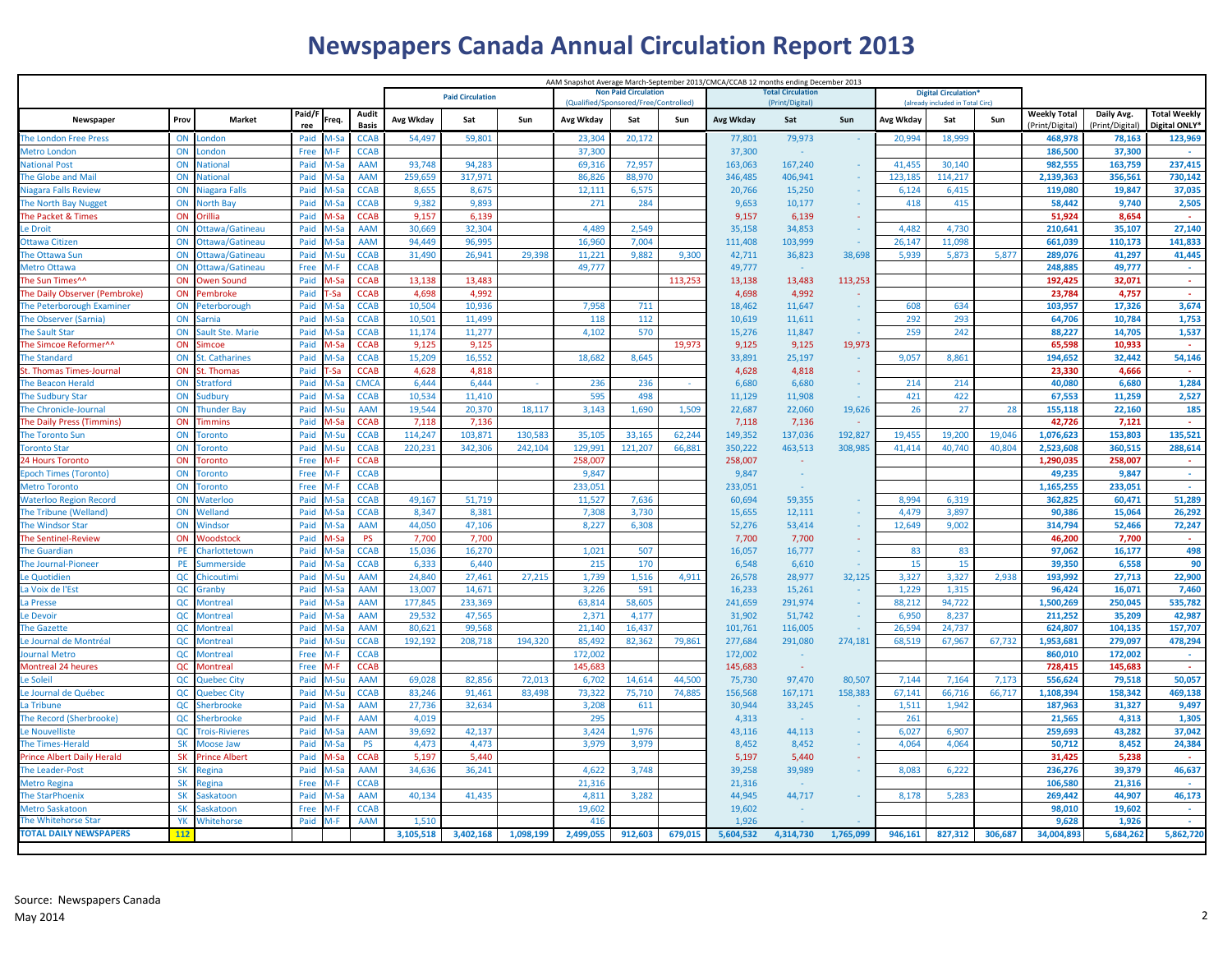# **Newspapers Canada Annual Circulation Report 2013**

| AAM Snapshot Average March-September 2013/CMCA/CCAB 12 months ending December 2013 |      |        |                 |  |       |           |                         |     |           |                             |                                    |           |                          |     |           |                                  |     |                     |            |                               |
|------------------------------------------------------------------------------------|------|--------|-----------------|--|-------|-----------|-------------------------|-----|-----------|-----------------------------|------------------------------------|-----------|--------------------------|-----|-----------|----------------------------------|-----|---------------------|------------|-------------------------------|
|                                                                                    |      |        |                 |  |       |           | <b>Paid Circulation</b> |     |           | <b>Non Paid Circulation</b> |                                    |           | <b>Total Circulation</b> |     |           | <b>Digital Circulation*</b>      |     |                     |            |                               |
|                                                                                    |      |        |                 |  |       |           |                         |     |           |                             | alified/Sponsored/Free/Controlled\ |           | (Print/Digital)          |     |           | (already included in Total Circ) |     |                     |            |                               |
|                                                                                    |      |        | Paid/F<br>Freq. |  | Audit |           | $S^+$                   |     |           |                             | _ Հար                              | Avg Wkday |                          |     |           |                                  |     | <b>Weekly Total</b> | Daily Avg. | Total Weekly                  |
| Newspaper                                                                          | Prov | Market | ree             |  | Basis | Avg Wkdav | Ja L                    | Sun | Avg Wkday | Sat                         |                                    |           | Sat                      | Sun | Avg Wkday | Sat                              | Sun | (Print/Digital)     |            | (Print/Digital) Digital ONLY* |

### **Report Notes:**

\*Digital circulation is combined Paid and Non-Paid - **already included** in Total Circulation column.

Daily newspapers defined as publications with minimum four days per week publishing schedule.

All AAM data calculated as an average from March 30, 2013 and September 30, 2013 Snapshot report.

AAM Qualified Circulation = non paid circulation + sponsored by 3rd party - change to reporting effective Sept 30, 2013 Snapshot report.

CCAB and CMCA data is based on December 31, 2013 unless otherwise stated.

PS denotes Publisher's Statement - no audit available.

Sing Tao (50% owned by Torstar) excluded from circulation analysis - no data available.

### **\* 2013 Changes**

**Changes to publishing frequency:** t.o.night moved to weekly (Jan 2013), Daily Graphic (Portage la Prairie) moved to weekly (March 2013), Amherst Daily News (NS) moved to weekly (Aug 2013)

Ceased publication: Cowichan Valley News Leader Pictorial Daily (March 2013), Fraser Valley Daily (May 2013), Campbell River/Comox Daily (December 2013), Victoria Daily (November 2013), Golden Ears Daily (November 2013) 24 Hours Ottawa, Calgary, Edmonton (July 2013)

### **2014 Changes:**

 Kamloops Daily News ceased publishing (1/2014), Dawson Creek Daily News merged with Alaska Highway News (2/2014) The following free distribution daily newspapers ceased publishing March 28, 2014: Nanaimo News Bulletin Daily, the Vernon Morningstar Daily and the Peace Arch News Daily

### **Colour denotes that data requires explanation - see below:**

**Data available for March 31 2013 Snapshot only:** The Record (Sherbrooke), Daily Gleaner (Fredericton), NB Telegraph Journal, Times Transcript (Moncton)

**2012 CCAB Audit Reports:** 24 Hours Toronto, 24 Hours Vancouver

**2011 CCAB Audit Report:** Prince Albert Daily Herald

**2010 CCAB Audit Reports:** Barrie Examiner, Brockville Recorder & Times, Orillia Packet & Times, Owen Sound Sun Times, Pembroke Daily Observer, Simcoe Reformer, St. Thomas Times Journal, Montreal 24 heures **Publisher's Statement only (PS):** Kenora Daily Miner & News, L'Acadie Nouvelle, Woodstock Sentinel Review

**^^ Non paid weekday distribution shown in Sunday column:**

Iorthumberland Today - Thursday controlled circulation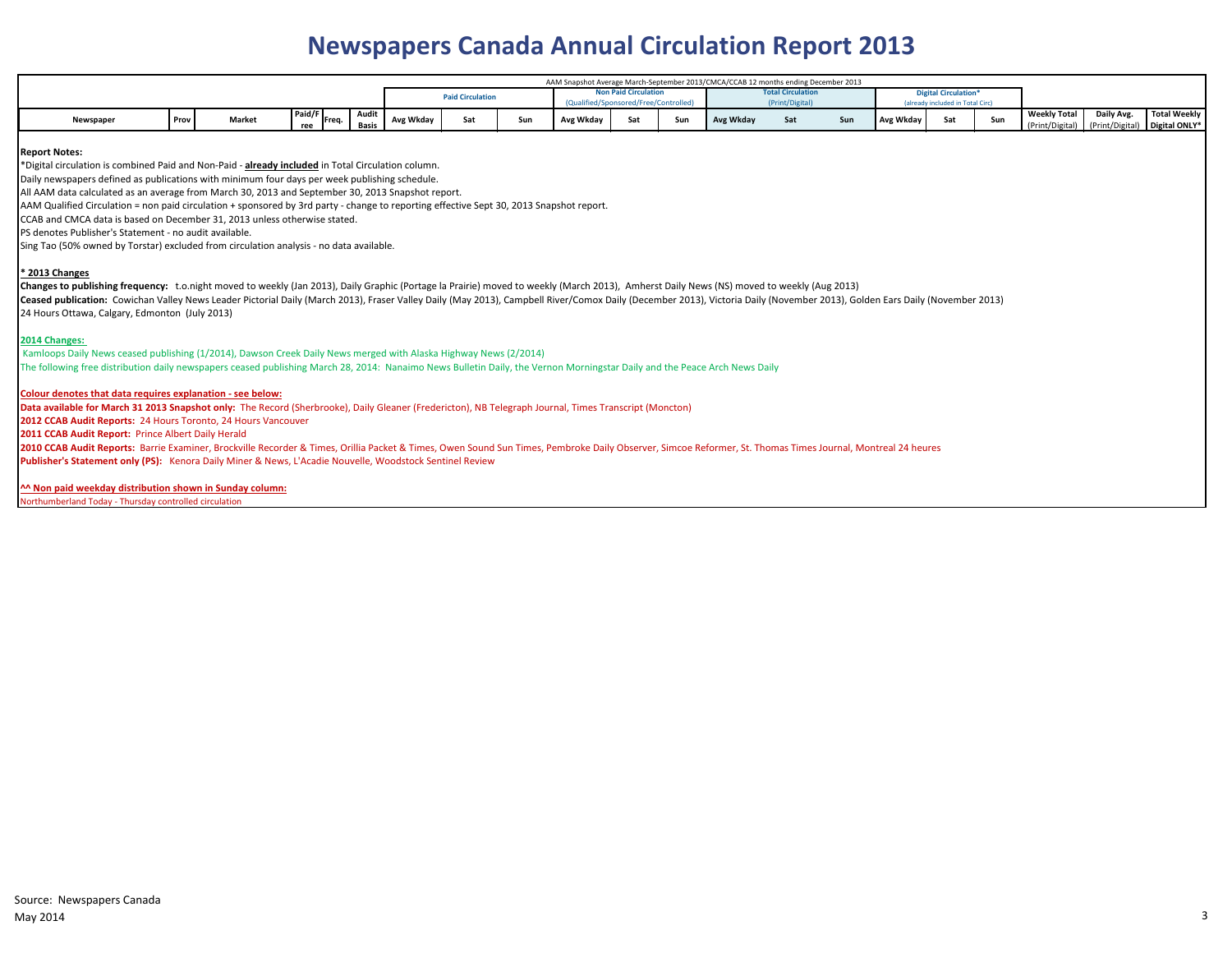## **2013 Ownership Groups ‐ Canadian Daily Newspapers** (113 papers)

**ALTA Newspaper Group/Glacier (3) Globe and Mail Inc. (1) Quebecor/Sun Media (38) TC Media (11)** Lethbridge Herald # The Globe and Mail # Le Journal de Montréal # Cape Breton Post Medicine Hat News # The Record, Sherbrooke

### **Black**

Red Deer Advocate # **The Trail Times** Cranbrook Daily Townsman # The Daily Bulletin, Kimberley # The Whitehorse Star # The Toronto Sun # Prince Albert Daily Herald \*Nanaimo\*Peace Arch\*The Morning Star Daily (Vernon) \*Epoch Times, Toronto The Ottawa Sun #

**Brunswick**

Times &The Daily Gleaner, Fredericton # Ottawa Citizen # Daily Miner & News, Kenora Guelph Mercury The Telegraph‐Journal, Saint John # National Post # The Barrie Examiner The Barrie Examiner The Record, Grand River Valley

**Continental Newspapers Canada Ltd. (3)** 

**Penticton Herald** The Daily Courier, Kelowna The Chronicle Journal, Thunder Bay

### **F.P. Canadian**

**Brandon Sun** 

### **Glacier Media**

Alaska Highway News, Fort St. John **Dawson Creek Daily News** The Kamloops Daily News The Citizen, Prince George Nanaimo Daily News Times Colonist. Victoria # Alberni Valley Times, Port Alberni

The Windsor Star # The ChathamThe Vancouver Sun

La Presse. Montreal La Voix de l'Est, Granby The Sudbury Star

Le Journal de Québec # The Evening News, New Glasgow Record, Sherbrooke **Halifax Herald Ltd. (1)** The Brockville Recorder & Times Truro Daily News # The Chronicle‐Herald, Halifax # The London Free Press The Telegram, St. John's **Press** Beacon-Herald, Stratford The Guardian, Charlottetown # Trail Times \*L'Acadie Nouvelle, Caraquet The Sentinel Review, Woodstock The Western Star, Corner Brook Daily Townsman # \*Le Devoir, Montreal Winnipeg Sun # The Times‐Herald, Moose Jaw \*Epoch Times, Vancouver The Calgary Sun # \* \*Journal Metro, Montreal St. Thomas Times‐Journal **TorstarPostmedia Network Inc. (10)** Daily Herald-Tribune, Grande Prairie Toronto Star # The Gazette, Montreal # Fort McMurray Today The Hamilton Spectator The Intelligencer, Belleville La Tribune, Sherbrooke The Sault Star, Sault Ste Marie Sing Tao Daily (50% Torstar) Le Soleil, Quebec The Daily Press, Timmins *Notes:* **The Peterborough Examiner** *Fraser Valley Daily closed 5/31/13* **\*24 Hours Vancouver** \*24 Hours Toronto\*Montreal 24

**Independent (6)** The Simcoe Reformer The Journal Pioneer, Summerside PE # Fort Frances Daily Bulletin The Edmonton Sun # \*Metro Halifax (with Metro Intl SA)

### **Corp. (13)**

The Chatham Daily News **Example 2** \*Metro Calgary (with Metro Intl SA) **The Leader-Post, Regina # Northumberlandtoday.com \*Metro Edmonton (with Metro Intl SA)** The StarPhoenix, Saskatoon # Cornwall Standard-Freeholder \*Metro Vancouver (with Metro Intl SA) Calgary Herald # The Kingston Whig-Standard \*Metro Winnipeg (with Metro Intl SA) Edmonton Journal # St. Catharines Standard \*Metro London (with Metro Intl SA) The Expositor, Brantford **\*Metro Ottawa** (with Metro Intl SA) **The Province, Vancouver # Niagara Falls Review \*Metro Toronto (with Metro Intl SA)** Winnipeg Free Press **The Tribune, Welland** \*Metro Regina (with Metro Intl SA) **Power Corp. of Canada (7) The North Bay Nugget \*Metro Saskatoon (with Metro Intl SA)** 

**(7)** Le Nouvelliste, Trois‐Rivieres The Observer, Sarnia **Sing Tao Newspapers (1)**

 Citizen, Prince George Le Quotidien, Chicoutimi The Sun Times, Owen Sound *<sup>24</sup> Hours Ottawa, Calgary, Edmonton closed (8/13)* Daily News Le Droit, Ottawa/Gatineau The Packet & Times, Orillia *Campbell River/Comox Valley Daily closed 12/20/13* Colonist, Victoria # The Daily Observer, Pembroke *Cowichan News Leader Pictorial Daily closed (03/13)* Hours Vancouver *Golden Ears Daily, Victoria News Daily closed 11/29/13 Amherst Daily News changed to weekly (7/13) Daily Graphic changed to weekly (03/13) black* - paid daily newspapers (94) *black* - *paid daily newspapers* (94) *a t.o.night changed* to *weekly* (01/13) *blue ‐ free daily newspapers (19) The Gazette(London) re‐classified as campus pub.*

> *\* non‐member of CNA # paywall/metered access*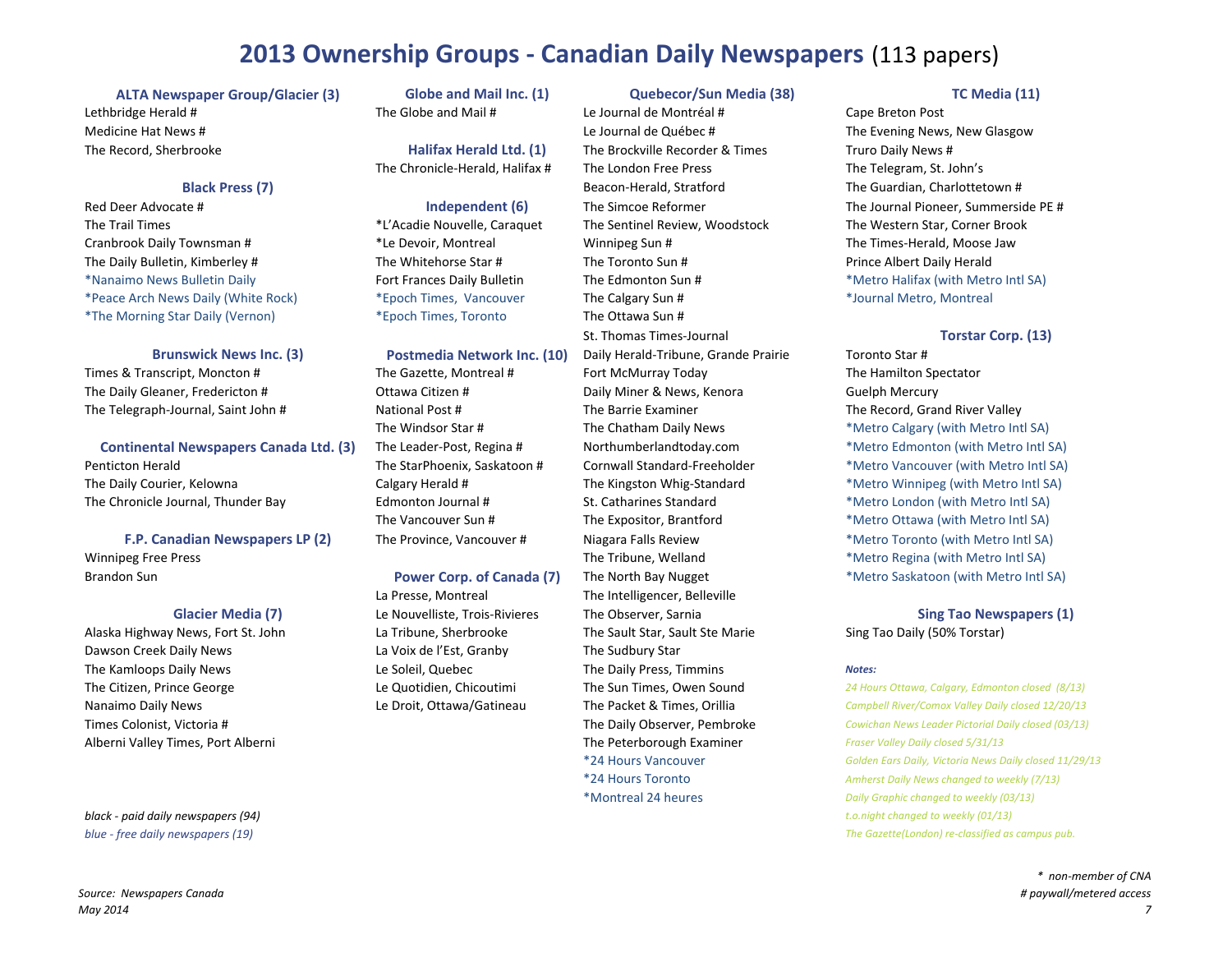# **2013 Ownership by Province ‐ Daily Newspapers**

| <b>Owner</b>                       | <b>AB</b>               | <b>BC</b>      | <b>MB</b> | <b>NB</b> | <b>NL</b> | <b>NS</b> | ON             | <b>PE</b>             | QC | <b>SK</b>     | YT | <b>National</b> | <b>Total</b> |
|------------------------------------|-------------------------|----------------|-----------|-----------|-----------|-----------|----------------|-----------------------|----|---------------|----|-----------------|--------------|
| Alta Newspaper Group               | 2                       |                |           |           |           |           |                |                       |    |               |    |                 | 3            |
| <b>Black Press Ltd.</b>            |                         | 6              |           |           |           |           |                |                       |    |               |    |                 |              |
| <b>Brunswick News Inc.</b>         |                         |                |           | 3         |           |           |                |                       |    |               |    |                 | 3            |
| Continental Newspapers Canada Ltd. |                         | $\overline{2}$ |           |           |           |           | $\mathbf{A}$   |                       |    |               |    |                 | 3            |
| FP Newspapers Inc.                 |                         |                | 2         |           |           |           |                |                       |    |               |    |                 |              |
| Gesca Ltée                         |                         |                |           |           |           |           | 1              |                       | 6  |               |    |                 |              |
| Glacier Media Inc.                 |                         | 7              |           |           |           |           |                |                       |    |               |    |                 |              |
| Globe and Mail Inc.                |                         |                |           |           |           |           |                |                       |    |               |    |                 |              |
| Independent *                      |                         |                |           |           |           |           | $\overline{2}$ |                       |    |               |    |                 |              |
| Postmedia Network Inc.             | $\overline{\mathbf{c}}$ | $\overline{2}$ |           |           |           |           | $\overline{2}$ |                       |    | $\mathfrak z$ |    | л               | 10           |
| <b>Sing Tao Newspapers</b>         |                         |                |           |           |           |           |                |                       |    |               |    |                 | 1            |
| Sun Media Inc.                     | 4                       |                |           |           |           |           | 29             |                       | 3  |               |    |                 | 38           |
| <b>TC Media</b>                    |                         |                |           |           | 2         | 4         |                | $\mathbf{2}^{\prime}$ |    | $\mathfrak z$ |    |                 | 11           |
| <b>Torstar Corporation</b>         | $\overline{2}$          |                |           |           |           |           | $\overline{7}$ |                       |    | 2             |    |                 | 13           |
| <b>Total</b>                       | 11                      | 20             | 4         |           | 2         | 5         | 43             |                       | 13 | 6             |    | $\mathbf{2}$    | 113          |

*Source: Newspapers Canada database, May 2014*

*Note: Includes paid and free circulation daily newspapers*

*\* Fort Frances Daily Bulletin included beginning 2011 (4 days/week)*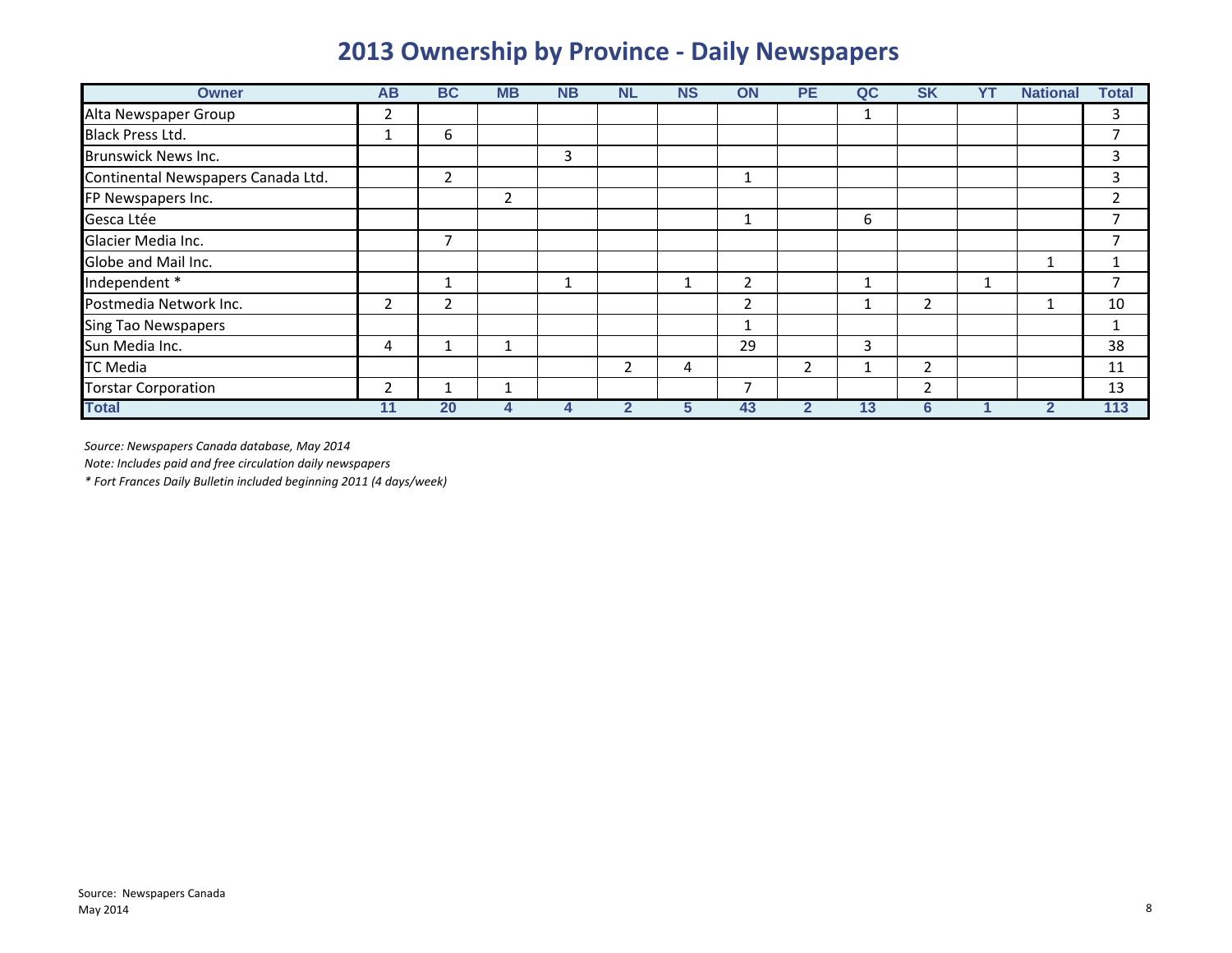# **Daily Newspapers in Canada ‐ Metered Access/Paywalls**

| <b>Newspaper</b>                | <b>Language</b> | Prov.                  | <b>Market</b>                                 | Freq.  | <b>Owner</b>               | <b>Paywall</b> |
|---------------------------------|-----------------|------------------------|-----------------------------------------------|--------|----------------------------|----------------|
| The Whitehorse Star             | English         | YK                     | Whitehorse                                    | $M-F$  | Independent                | 2004           |
| Times Colonist, Victoria        | English         | BC                     | Victoria                                      | T-Su   | Glacier Media              | $May-11$       |
| The Gazette, Montreal           | English         | QC                     | Montreal                                      | M-Sa   | Postmedia Network Inc.     | $May-11$       |
| <b>Red Deer Advocate</b>        | English         | $\mathsf{A}\mathsf{B}$ | <b>Red Deer</b>                               | M-Sa   | <b>Black Press</b>         | $Jun-11$       |
| The Daily Gleaner, Fredericton  | English         | NB                     | Fredericton                                   | M-Sa   | <b>Brunswick News Inc.</b> | <b>Nov-11</b>  |
| Times-Transcript, Moncton       | English         | <b>NB</b>              | Moncton                                       | M-Sa   | <b>Brunswick News Inc.</b> | <b>Nov-11</b>  |
| New Brunswick Telegraph Journal | English         | NB                     | Saint John                                    | M-Sa   | <b>Brunswick News Inc.</b> | <b>Nov-11</b>  |
| Cranbrook Daily Townsman        | English         | BC                     | Cranbrook                                     | $M-F$  | <b>Black Press</b>         | Feb-12         |
| The Daily Bulletin, Kimberley   | English         | BC                     | Kimberley                                     | $M-F$  | <b>Black Press</b>         | Feb-12         |
| The Vancouver Sun               | English         | BC                     | Vancouver                                     | M-Sa   | Postmedia Network Inc.     | Aug-12         |
| The Province, Vancouver         | English         | BC                     | Vancouver                                     | Su-F   | Postmedia Network Inc.     | Aug-12         |
| Ottawa Citizen                  | English         | ON                     | Ottawa/Gatineau                               | M-Sa   | Postmedia Network Inc.     | Aug-12         |
| Le Journal de Montréal          | French          | QC                     | Montreal                                      | M-Su   | Quebecor/Sun Media         | Sep-12         |
| Le Journal de Québec            | French          | QC                     | Quebec City                                   | M-Su   | Quebecor/Sun Media         | Sep-12         |
| The Globe and Mail              | English         | ON                     | National                                      | M-Sa   | Globemedia Inc.            | Oct-12         |
| The Calgary Sun                 | English         | AB                     | Calgary                                       | M-Su   | Quebecor/Sun Media         | <b>Dec-12</b>  |
| The Edmonton Sun                | English         | AB                     | Edmonton                                      | M-Su   | Quebecor/Sun Media         | Dec-12         |
| <b>Winnipeg Sun</b>             | English         | MB                     | Winnipeg                                      | M-Su   | Quebecor/Sun Media         | Dec-12         |
| The Ottawa Sun                  | English         | ON                     | Ottawa/Gatineau                               | M-Su   | Quebecor/Sun Media         | Dec-12         |
| The Toronto Sun                 | English         | ON                     | Toronto                                       | M-Su   | Quebecor/Sun Media         | $Dec-12$       |
| <b>Medicine Hat News</b>        | English         | AB                     | <b>Medicine Hat</b>                           | M-Sa   | Glacier/AB Newspaper Group | Apr-13         |
| <b>Calgary Herald</b>           | English         | AB                     | Calgary                                       | M-Sa   | Postmedia Network Inc.     | $May-13$       |
| The Edmonton Journal            | English         | AB                     | Edmonton                                      | M-Sa   | Postmedia Network Inc.     | $May-13$       |
| <b>National Post</b>            | English         | ON                     | National                                      | M-Sa   | Postmedia Network Inc.     | $May-13$       |
| The Windsor Star                | English         | ON                     | Windsor                                       | M-Sa   | Postmedia Network Inc.     | $May-13$       |
| The Leader-Post, Regina         | English         | SK                     | Regina                                        | M-Sa   | Postmedia Network Inc.     | $May-13$       |
| The StarPhoenix, Saskatoon      | English         | SK                     | Saskatoon                                     | M-Sa   | Postmedia Network Inc.     | $May-13$       |
| The Guardian, Charlottetown     | English         | PE                     | Charlottetown                                 | M-Sa   | <b>TC</b> Media            | $May-13$       |
| Lethbridge Herald               | English         | AB                     | Lethbridge                                    | M-Su   | Glacier/AB Newspaper Group | $Jun-13$       |
| The Daily News, Truro           | English         | <b>NS</b>              | Truro                                         | M-Sa   | <b>TC Media</b>            | $Jul-13$       |
| The Chronicle-Herald, Halifax   | English         | <b>NS</b>              | Halifax                                       | M-Su   | Halifax Herald Ltd.        | Aug-13         |
| <b>Toronto Star</b>             | English         | ON                     | Toronto                                       | M-Su   | <b>Torstar Corporation</b> | Aug-13         |
| The Journal-Pioneer, Summerside | English         | PE                     | Summerside                                    | M-Sa   | <b>TC Media</b>            | <b>Nov-13</b>  |
| The Western Star, Corner Brook  | English         | NL                     | <b>Corner Brook</b>                           | $M-Sa$ | <b>TC</b> Media            | $Jan-14$       |
| Cape Breton Post, Sydney        | <b>English</b>  | <b>NS</b>              | Sydney                                        | $M-Sa$ | <b>TC</b> Media            | $Feb-14$       |
| <b>The Trail Times</b>          | English         | BC                     | <b>Trail</b>                                  | $T-F$  | <b>Black Press</b>         | $Mar-14$       |
| The Telegram, St. John's        | English         | NL                     | St. John's                                    | $M-Su$ | <b>TC</b> Media            | $Apr-14$       |
|                                 |                 |                        | <b>Total Newspapers with Paywalls in 2013</b> |        |                            | 33             |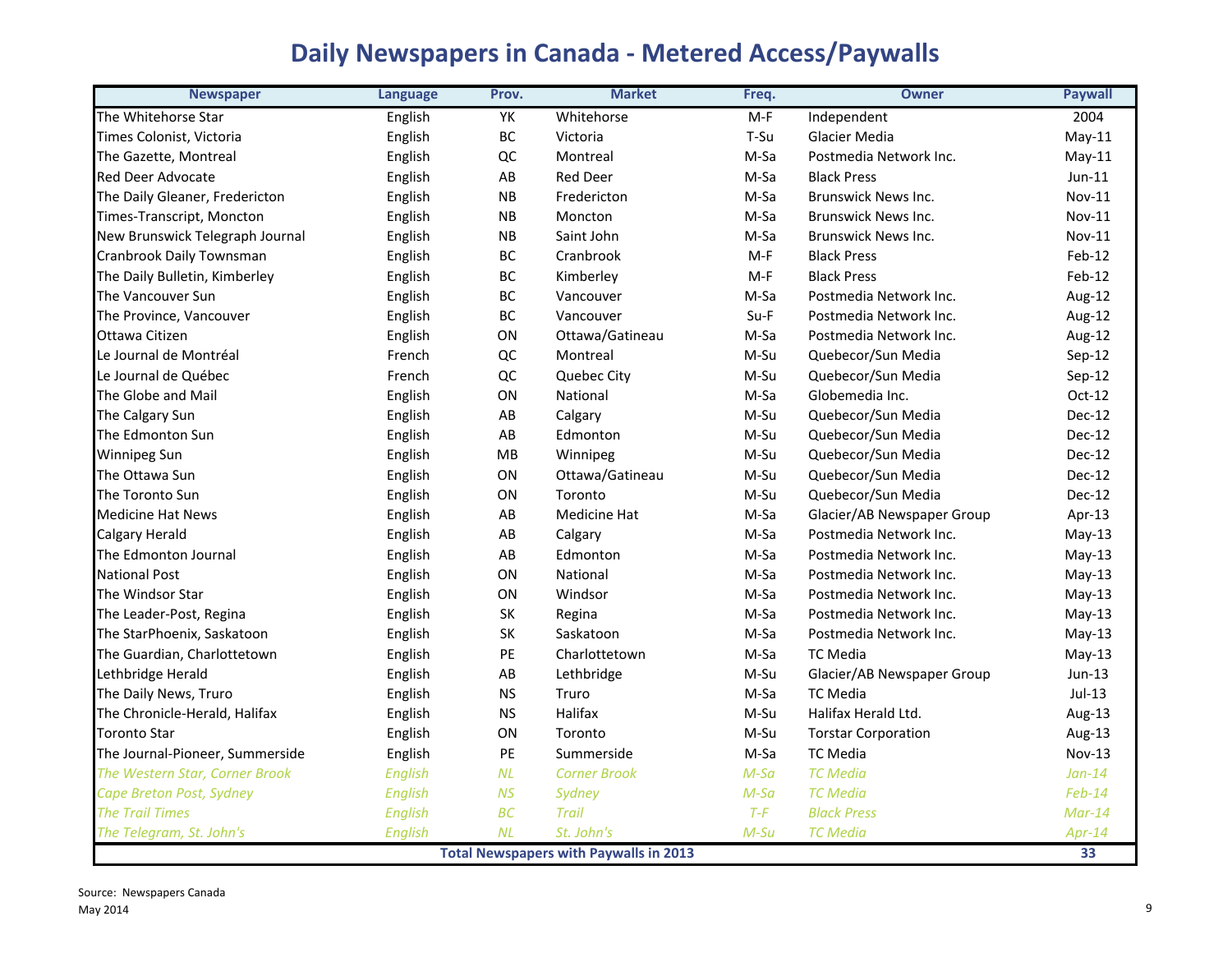# **Circulation Terminology**

## **Audit Services**

## **Alliance for Audited Media (AAM)**

## http://www.auditedmedia.ca/

The Alliance for Audited Media is the new Audit Bureau of Circulations. AAM is <sup>a</sup> tripartite membership organization of North America's leading advertisers, advertising agencies and content providers committed to providing independently verified data and information critical to evaluating and purchasing media.

## **Canadian Circulation Audit Board (CCAB)**

### http://www.bpaww.com/

The Canadian Circulation Audit Board (CCAB) is <sup>a</sup> tripartite membership organization founded in the fall of 1936 to offer choice to business publications in pursuit of <sup>a</sup> more efficient circulation audit. CCAB is part of BPA Worldwide, <sup>a</sup> global industry resource for verified audience data and media knowledge.

## **Canadian Media Circulation Audit (CMCA)**

### http://www.circulationaudit.ca/

Canadian Media Circulation Audit (CMCA) is the only circulation audit provider in Canada that is 100‐percent Canadian‐owned and operated. CMCA reports provide advertisers, agencies and media buyers with credible, relevant data to make informed buying decisions.

## **Paid Circulation**

**AAM** ‐ Paid circulation includes print and digital individual subscriptions, single copy, group and hotel copies of newspapers which have been individually paid for by the purchasers, not for resale, at not less than one cent per copy or per subscription. http://www.auditedmedia.ca/news/blog/2013/november/faqs‐about‐the‐new‐canadian‐newspaper‐report.aspx

**CCAB** – Paid circulation includes copies paid for by individual recipient including home delivery, single copy, hotel and <sup>e</sup>‐edition copies.

**CMCA** – Paid circulation is defined as any copies that have been paid for at any net positive price, after taking the value of any premiums or incentives into consideration. Paid circulation includes carrier deliveries, dealer sales, bulk sales and counter sales. Bulk sales include copies bought by <sup>a</sup> third party, such as an advertiser, sponsor/donor, or municipality as well as educational copies for delivery to students or schools and for the purposes of teaching students.